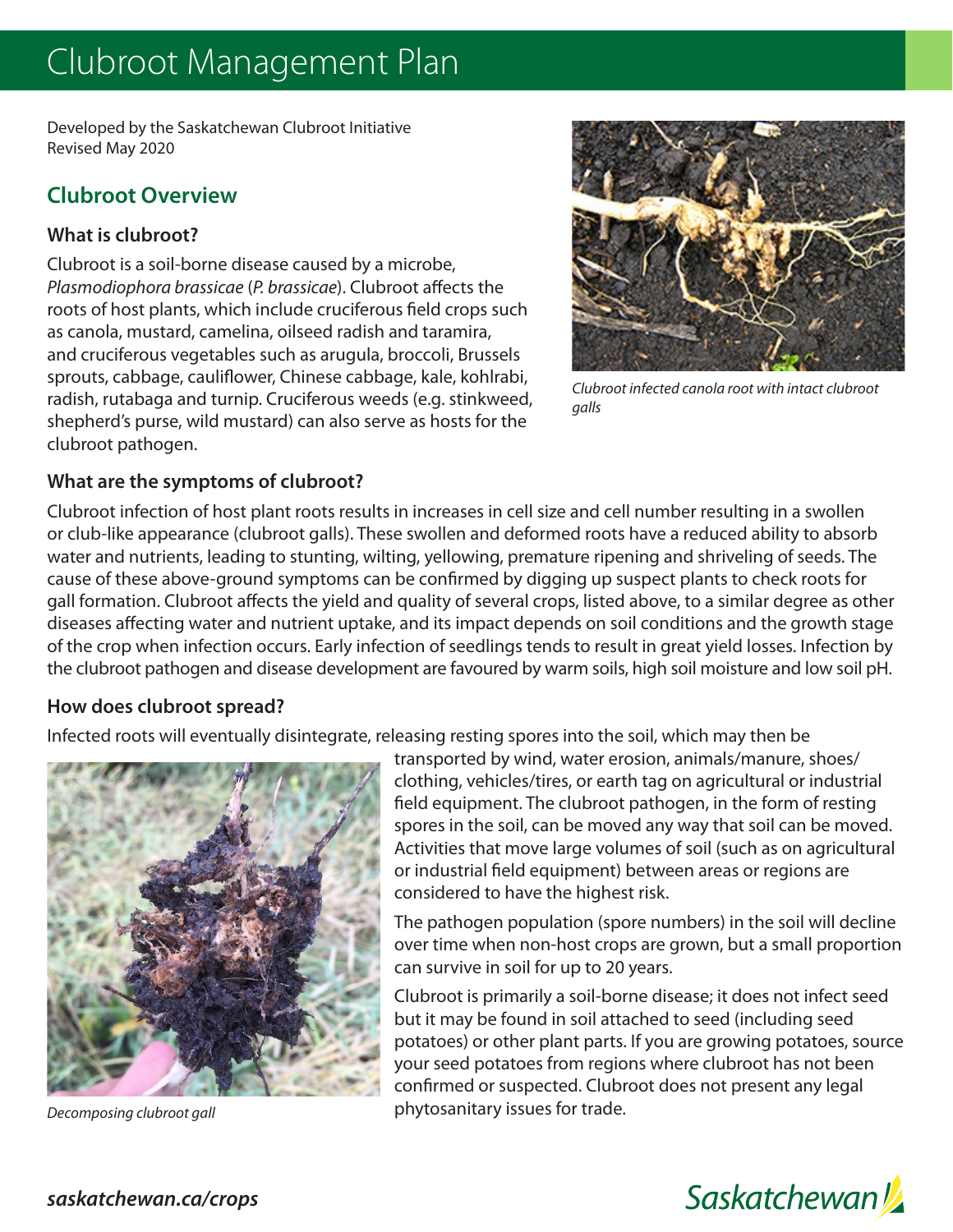#### **Where has clubroot been found in Saskatchewan?**

In Saskatchewan, the Ministry of Agriculture monitors commercial canola fields for clubroot symptoms and for the presence of the clubroot pathogen through their annual canola disease survey. The presence of the clubroot pathogen can be detected through DNA-based soil testing, which may allow for the detection of the pathogen at levels lower than those required to cause visible symptoms under field conditions. Formal confirmation of the disease in Saskatchewan requires visible symptoms on the roots of infected plants.

The clubroot pathogen was first detected through the ministry's canola disease survey in 2008, when one soil sample collected from a commercial canola field in westcentral Saskatchewan was found to be positive for the clubroot pathogen using DNA diagnostic techniques. The clubroot pathogen was detected in a second field located in west-central Saskatchewan in 2012. In both of these cases, there were no visible symptoms of clubroot in the field.

In 2011, clubroot symptoms were identified in two private canola industry research sites located in north-central Saskatchewan. To date, visible symptoms of clubroot



Clubroot Distribution in Saskatchewan

have been identified in 57 commercial canola fields in Saskatchewan. In addition, the clubroot pathogen has been detected at low levels using DNA-based testing in at least one field in five rural municipalities (RMs) where visible symptoms of clubroot have not yet been confirmed or reported to the Saskatchewan Ministry of Agriculture.

© 2020 Government of Saskatchewan

All findings of clubroot and the clubroot pathogen from 2008 to 2018 have been used to develop the [Saskatchewan clubroot distribution map.](https://publications.saskatchewan.ca/api/v1/products/92800/formats/109849/download) This map provides a regional assessment of clubroot risk. Producers and groups working on agricultural land should consider the following questions when using the Saskatchewan clubroot distribution map to assess clubroot risk:

- Have visible symptoms of clubroot been confirmed in the RM?
- Has the clubroot pathogen been detected in the RM?
- Have either visible symptoms of clubroot or the clubroot pathogen been detected within the crop district or in close proximity to the RM?

If the answer to any of these questions is yes, that field or area should be considered to have an increased risk of clubroot. In response to this increased risk, implementation of proactive clubroot management and prevention strategies is encouraged.

#### **How will clubroot be regulated?**

In June 2009, the Saskatchewan Minister of Agriculture declared clubroot a pest, giving municipalities powers to handle clubroot under *The Pest Control Act*. These powers include:

- The appointment of Pest Control Officers (PCO) to enforce, enter land, perform inspections, collect specimens or issue orders to any person;
- The authority to pass bylaws to prevent, control or destroy clubroot; and
- The ability to require individuals to take actions to control or destroy clubroot on the land they own, occupy or control.

#### *saskatchewan.ca/crops*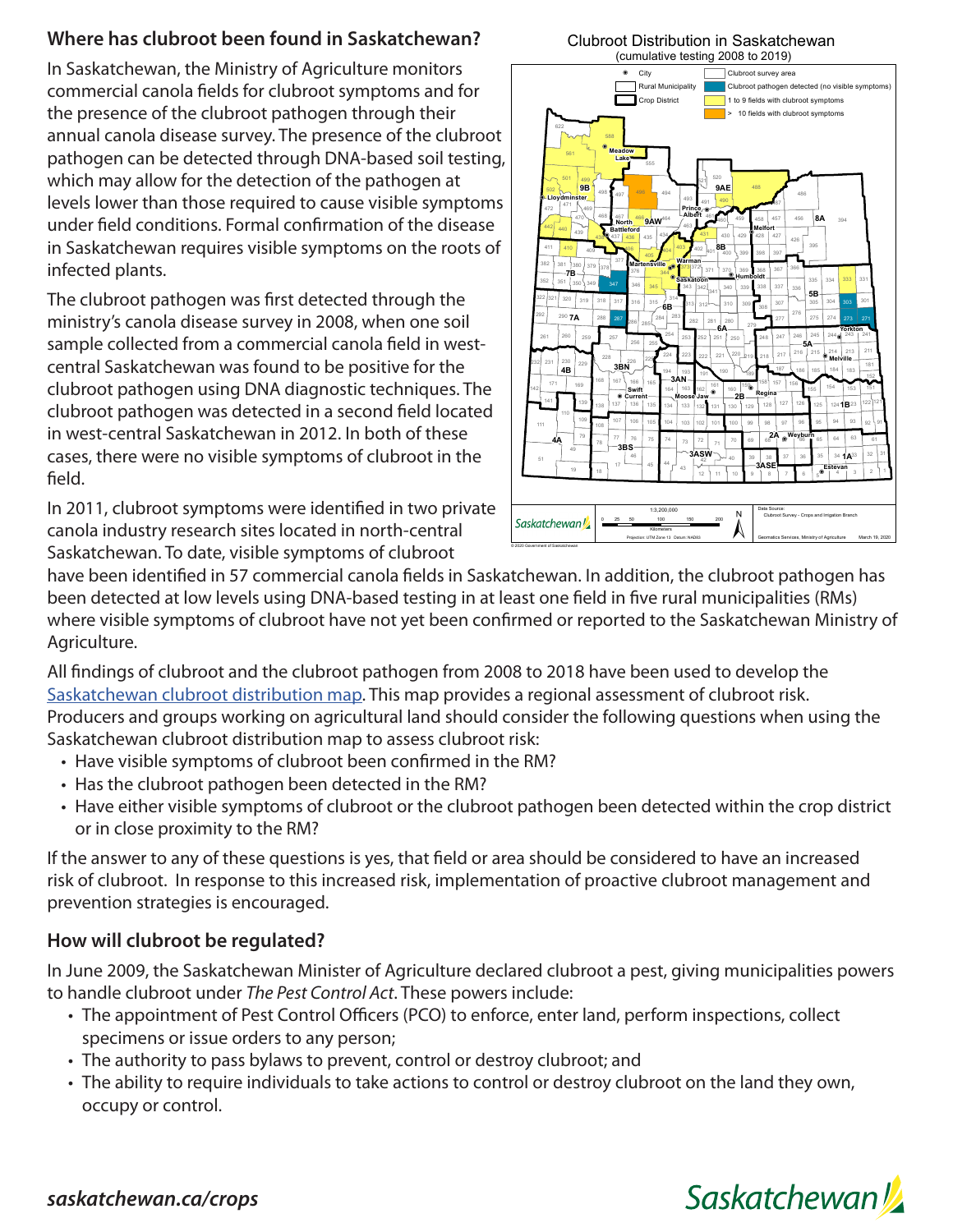Education and awareness continue to be a priority to help growers and industry members prevent the spread of clubroot into and within Saskatchewan.

The Saskatchewan Ministry of Agriculture is committed to a farmer-driven approach to clubroot regulation and to working with RMs to develop effective and consistent management plans (Appendix A). This approach to clubroot management encourages the producer to take an active role in the management of any clubroot confirmed on their farm.

For the purpose of clubroot regulation, visible symptoms on the roots of a host plant are required for clubroot confirmation. When visible clubroot symptoms are not present, but the clubroot pathogen is detected in a soil sample using DNA-based diagnostics, the disease will not be considered confirmed. In these cases, regulation will not be recommended but the producer and/or landowner will be encouraged to implement proactive management strategies such as extended crop rotation, use of clubroot-resistant varieties and strategies focused on minimizing soil movement. These proactive management strategies will minimize the impact of clubroot on canola yields by keeping pathogen levels low while also minimizing the movement of the infested soil to prevent the spread of clubroot and the clubroot pathogen. If visible symptoms are identified and clubroot is confirmed through subsequent monitoring of the field in future years, the producer and/or landowner will be required to develop a clubroot management plan as described below.

As part of the farmer-driven approach to clubroot management, when clubroot has been confirmed in a field, the producer and/or landowner will be contacted by Saskatchewan Ministry of Agriculture staff, a Saskatchewan Association of Rural Municipalities (SARM) Plant Health Officer (PHO), or an RM-appointed Pest Control Officer (PCO) and informed of the clubroot confirmation and to provide them with information on clubroot management. The producer and/or landowner will then have 30 business days to work with any registered agrologist (any agrologist licensed to practice with the Saskatchewan Institute of Agrologists) to develop a clubroot management plan for the clubroot infected field(s). If the developed clubroot management plan meets a minimum set of science-based standards (below), it will become the formal agreement between the landowner and/or producer and the PCO. When a formal agreement cannot be reached or when a producer and/or landowner fails to carry out the measures outlined in the clubroot management plan formal agreement, the PCO may write an order indicating how clubroot will be managed in the clubroot-infected field(s) as per Section 19 of *The Pest Control Act*.

#### **To become a formal agreement, the clubroot management plan must include the following:**

- Minimum of a three year rotation (two-year break) between host crops such as canola, camelina, mustard and brassica vegetables (including resistant varieties).
- Use of only clubroot-resistant varieties in clubroot-infested fields.
- Control of canola volunteers and related brassica weeds throughout the crop rotation.
- Management measures to be followed by the producer, field staff and all others working on the clubrootinfested land to prevent the spread of clubroot (e.g.: cleaning of equipment, restricting entry of vehicles into fields unless they have been properly cleaned, and creation of a separate exit as for as possible from the field entrance).
- Use of soil conservation practices, such as direct seeding or zero-tillage, to minimize the spread of clubroot through soil movement via wind and water erosion.
- Notification of all occupants and easement holders who have access to the land that clubroot has been confirmed to enable biosecurity actions to prevent the spread of clubroot.
- Intent to disclose that clubroot has been confirmed if the land is sold or rented.
- Signatures of the producer and/or landowner and the Pest Control Officer.

This list represents the minimum requirements that need to be included in a clubroot management plan in order for it to become the formal agreement between the producer and/or landowner and the PCO. Producers are encouraged to consider implementing additional clubroot management and prevention actions. A complete list of best practices for clubroot management and prevention can be found below.

#### *saskatchewan.ca/crops*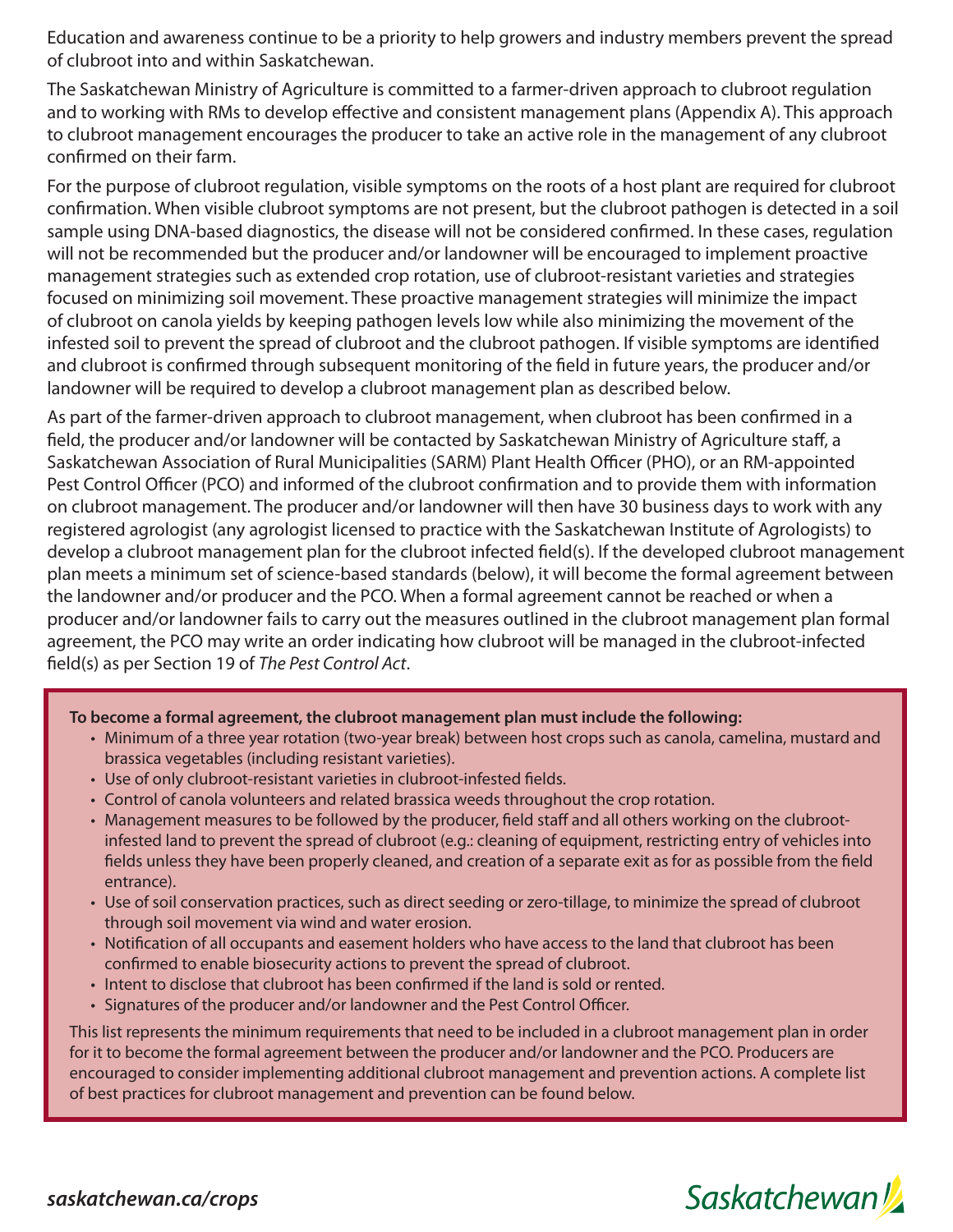The objective of this approach is to ensure that clubroot is managed in a consistent and science-based manner while not putting any unnecessary restriction on a producer's production practices. A flow chart describing this process can be found in Appendix A.

## **Best Practices for Prevention and Management**

- 1. Extend your crop rotation. Aim for a four-year rotation (three-year break between host crops), even when clubroot-resistant varieties are used. A minimum of a three-year rotation (two-year break between host crops including clubroot-resistant varieties) should be followed. Longer crop rotations are encouraged for fields with high disease severity and high pathogen levels (resting spore concentrations) and for those wishing to further reduce the impact of clubroot.
	- Crop rotation will not prevent the introduction of the clubroot pathogen to fields that are free of the pathogen, but it will restrict clubroot development by limiting the increase of clubroot pathogen population (resting spores) in the field, maintaining the effectiveness of clubroot-resistant varieties while also alleviating the impact of other plant pathogens.
- 2. Use clubroot-resistant varieties when clubroot has been identified on your farm or within your community.
	- Resistance to clubroot does not mean full immunity to the disease. Tight rotations of resistant varieties may lead to an increase in the levels of and spread of new clubroot pathogen pathotypes that the variety has no resistance to, thus breaking down the effectiveness of the variety's resistance to clubroot. To prevent this from happening, clubroot varieties should be grown in extended rotations with a minimum of two years between host crops.
- 3. Control canola volunteers and brassica weeds, such as wild mustard, stinkweed and shepherd's purse, throughout the crop rotation. Controlling susceptible volunteers and weeds in non-host crops will help to ensure reducing soil spore loads when susceptible host crops are not grown.
- 4. Minimize the movement of contaminated or potentially contaminated soil to non-contaminated regions by:
	- Restricting entry of vehicles, machinery or industrial equipment with adhering soil from another area (earth tag) into fields unless they have been properly sanitized. Ask questions about where the equipment is from and what sanitation measures have been used before the equipment left the infested area, dealer or auction site (prior to entering the field or farm).
		- Cleaning steps may include: removal of crop debris and soil, washing of equipment with a power washer using hot water or steam and misting with a bleach solution (two per cent sodium hypochlorite solution) for 20 to 30 minutes, followed by an optional additional rinse with water.
			- Sodium hypochlorite is the active ingredient in bleach that is used as a disinfectant for clubroot. Bleach products range in the concentration of sodium hypochlorite and typically contain between approximately four and eight per cent. As a result, different dilutions will be needed for different bleach products to create a two per cent sodium hypochlorite disinfectant solution. For example, Clorox disinfecting bleach contains six per cent sodium hypochlorite. To make 750 mL of a two percent sodium hypochlorite, you would need to add 250 mL of the Clorox disinfecting bleach and 500 mL of water.
			- The concentration of sodium hypochlorite will decrease during storage. Purchase bleach in small quantities and use it relatively quickly (within a few months). If you are storing bleach, store it in a cool, dry location.
			- Organic matter will inactivate the sodium hypochlorite. If using a two per cent sodium hypochlorite solution to disinfect foot wear or other equipment, refresh the solution frequently or as it becomes dirty to maintain a two per cent solution.
		- The level of sanitation used should be representative of the risk associated with the particular activity.

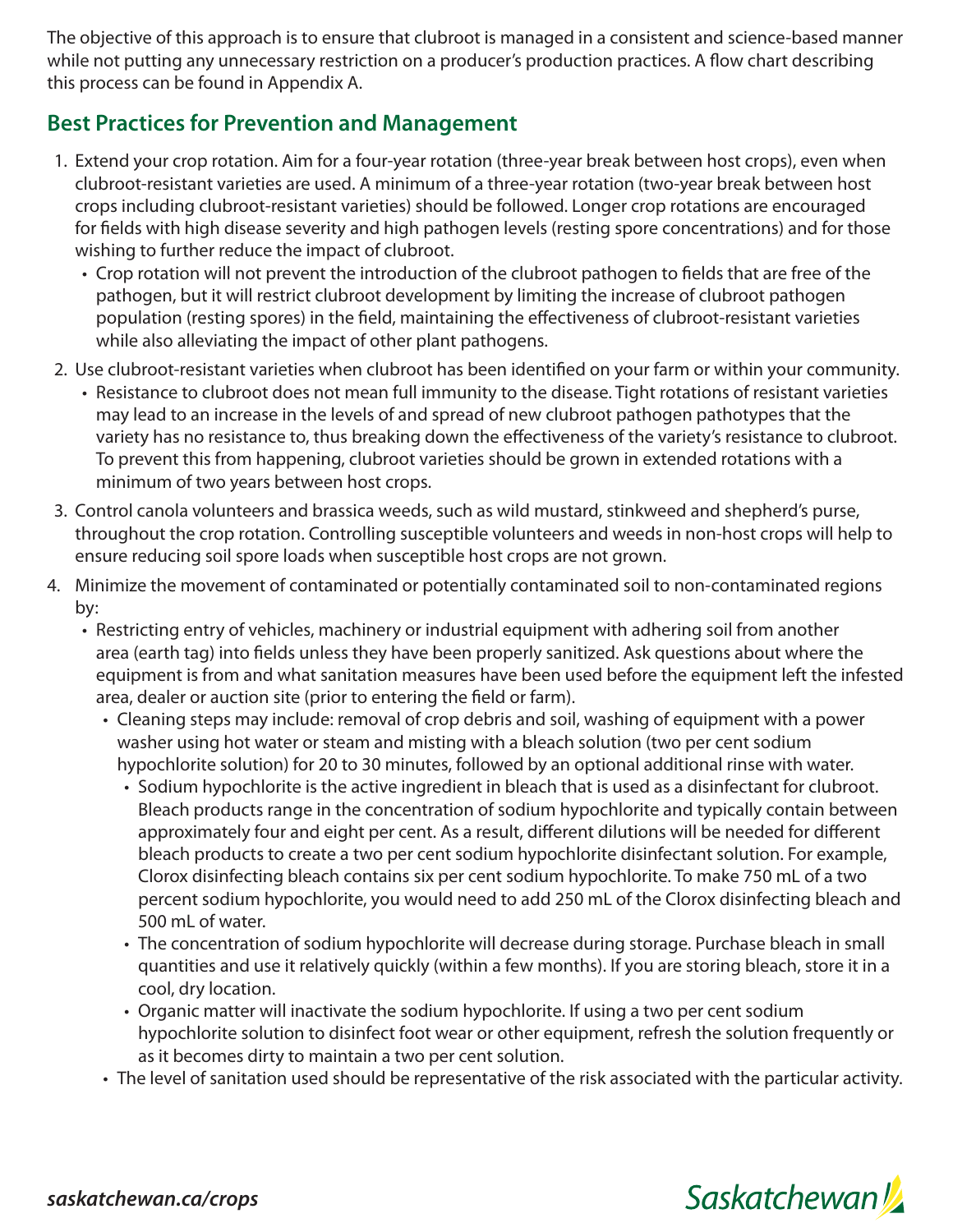- When possible, consider creating a separate exit as far as possible from the field entrance to reduce the movement of the pathogen inoculum out of an infected field. If possible, create the exit on higher ground to further reduce the amount of soil leaving the field. Testing the new exit to ensure that clubroot or the clubroot pathogen is not present is also a good idea.
- Consider restricting unwanted vehicles entering your field by posting with "no trespassing" and "no hunting" signs.
- Use direct seeding, zero-tillage and other soil conservation practices to reduce erosion.
	- Resting spores can be moved in soil transported by wind or water erosion. Reducing the amount of tillage will reduce the spread of the organism within the field and to other fields.
- Clubroot spores can be found in soil particles on seed and may survive livestock digestion. Avoid use of seed or seed potatoes with earth tag, straw, hay, silage and/or manure from infested or potentially infested areas. The risk of spreading clubroot through contaminated plant material or manure is much lower than through transporting contaminated soil on field equipment and vehicles.
- 5. Scout crops, including both susceptible and resistant varieties, regularly and carefully. Early detection is important for clubroot management. Symptoms can be quite severe below ground while remaining healthy above ground. As a result, randomly pulling plants at the field entrance is suggested, even if the plants look healthy
	- Scouting should include full plant assessment at field entrances, low areas or areas with above-ground symptoms including wilting (will be more apparent in hot weather), stunting, yellowing and premature ripening. Plants should be dug and pulled up and the roots examined for the presence of clubroot galls.
	- Field entrances and approaches are likely to be contaminated with clubroot pathogen first. Therefore, symptoms will often appear there first.
- 6. If the clubroot infestation is only near the current field access or a limited area of the field, consider seeding that area to a perennial grass and create a new access point as far as possible from the contaminated area.
	- This will allow time for the pathogen levels to decrease while also minimizing the movement of contaminated soil on equipment and via wind or water erosion
- 7. Seed canola early. Early crop establishment has been shown to reduce the effects of clubroot if it is present in a field.

If clubroot is suspected, inform the Saskatchewan Ministry of Agriculture by contacting the Agriculture Knowledge Centre at 1-866-457-2377 or your local Saskatchewan Ministry of Agriculture regional office.

### **Precautions to take when conducting research**

To minimize the risk of accidental release of *P. brassicae*, appropriate containment guidelines should be followed when conducting research involving *P. brassicae* in greenhouses, growth cabinets or laboratories. Because clubroot is not widespread in Saskatchewan, this particular kind of field plot research should not be conducted in the province. Preventative measures should also be followed when conducting disease surveys in Saskatchewan.

Contact the Saskatchewan Clubroot Initiative Chair (contact information below) for a copy of the current Recommendations for Managing Risks associated with Clubroot Research in Saskatchewan.

### **Clubroot surveillance and testing**

The best time to scout for clubroot is later in the growing season, around late July or August, since clubroot symptoms take approximately six to eight weeks to develop. The best places to scout for clubroot include the field entrance, low spots or areas with premature ripening. When possible, mark or record the specific sample spot so it can be monitored for changes over time. Recording the GPS coordinates by dropping a pin on a map on your phone is a handy option.

*saskatchewan.ca/crops*

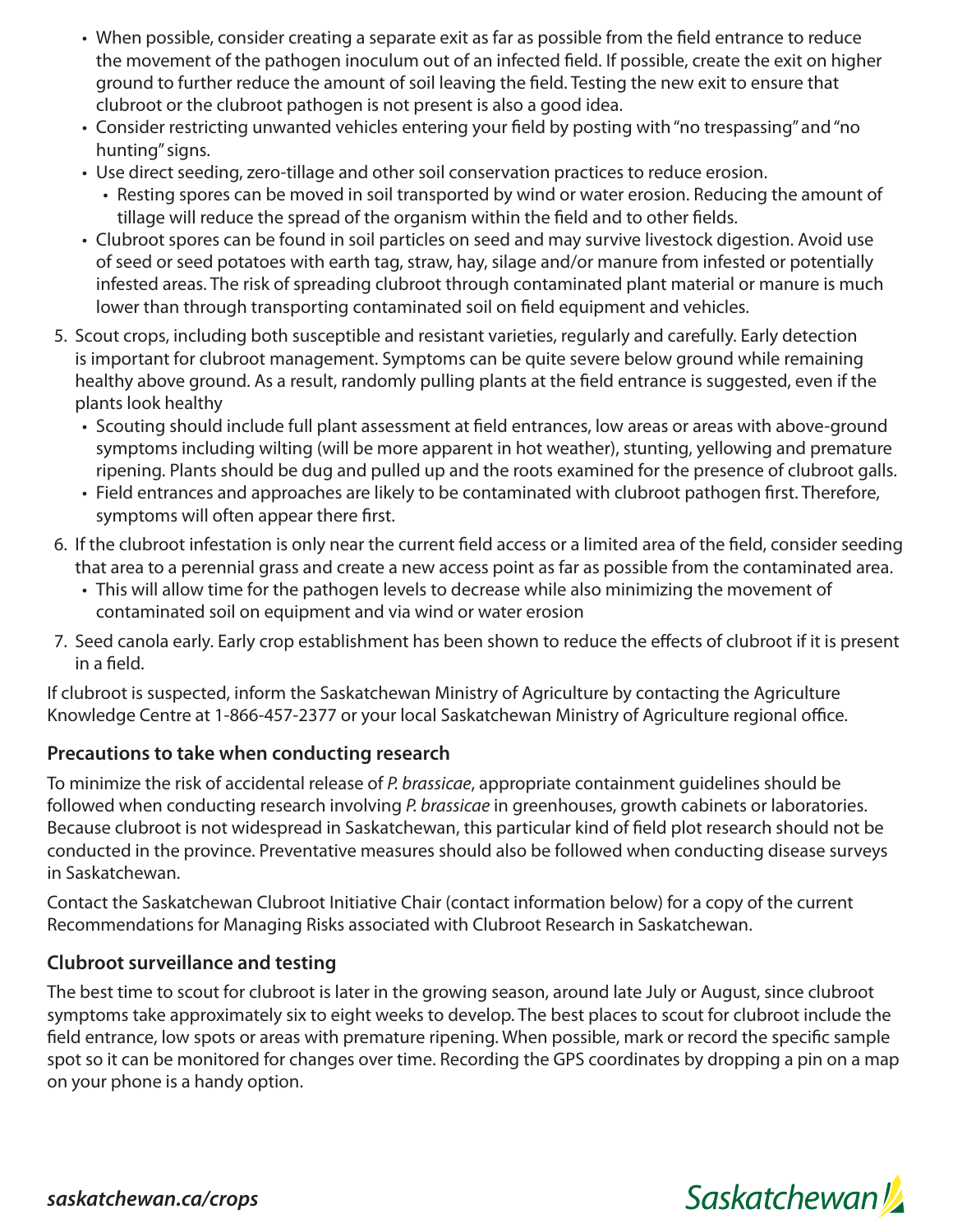DNA-based testing (at an accredited laboratory) can be used to detect the clubroot pathogen in soil collected from the field. It is important to note that the occurrence of the clubroot pathogen can be variable throughout a field. Therefore, a negative DNA test only reflects that the pathogen could not be detected in the area sampled. A false negative can occur when the pathogen levels are lower than the detection limit of the test, or when the pathogen is absent in the area where the soil is collected but present in another area of the field not sampled. To reduce the likelihood of a false negative, it is important to collect soil from the areas of highest clubroot risk in the field. This method of testing can provide early detection of the clubroot pathogen at levels lower than those required for obvious disease symptoms to develop under field conditions. Soil samples can be submitted for DNA-based testing at an accredited laboratory to detect the clubroot pathogen at low levels. Soil samples should be collected later in the season (just before or after harvest) or in the spring following a canola crop, but soil should be dried after collection. A list of laboratories that conduct clubroot testing can be found at [clubroot.ca](https://www.canolacouncil.org/canola-encyclopedia/diseases/clubroot/identify-clubroot/).

When sampling or scouting for clubroot, do not drive into the field or field entrance, but park on the road whenever possible, and follow sanitation procedures if visiting more than one field. Dispose of or clean and disinfest footwear and tools that come in contact with the soil. Keep records for all fields visited.

In fields that have been confirmed to have clubroot, sampling can be expanded in intervals of 150 metres from the field entrance or other location of the initial finding, in order to determine the extent of infestation.

#### **Plant sampling and field scouting procedure**

- 1. Collect 20 plants at each of five sites in the field, for a total of 100 plants, and observe for disease symptoms. Each of these five sites needs to be at least 20 metres from each other and at least 20 metres from the field edge.
- 2. Monitoring for clubroot should be focused on areas of high clubroot risk in the field. These include field entrances, high traffic areas, low spots, areas with low pH and natural water runs.
- 3. If patches of premature ripening are observed, particularly in field entrances or corners, dig or pull up plants, shake off excess soil and inspect roots for the presence of galls. If clubroot is suspected, cut off stems and collect root samples.

Air-dry root samples in double paper bags OR freeze the samples in a double Ziploc bag (samples must remain frozen if this option is chosen) and send them to the Ministry of Agriculture's Crop Protection Laboratory at 346 McDonald Street, Regina SK, telephone 306-787-8130. You may mail, courier or drop off samples in person. If the visual diagnosis is positive, root samples will be forwarded to an accredited laboratory on behalf of the municipality or the person who submitted the samples for DNA testing. Cost of the DNA testing will depend on the current fee set by the accredited laboratory (approximately \$100).

#### **Soil sampling procedure**

- 1. Soil samples should be comprised of a mixture of small scoops (approximately one quarter to one third of a cup each) of soil taken at each of five sites visited in one field. To reduce the risk of false negatives, take clubroot soil samples from areas of high clubroot risk in the field. Keep each of these five sites at least 20 metres from each other and at least 20 metres from the field edge.
- 2. Clear away residue from the soil surface, and scoop approximately one cup of soil in the rooting zone (5 to 10 cm deep) five at each site (total approximately two cups from all five sites combined).
- 3. Air-dry soil samples in paper boxes and send them to an accredited laboratory for DNA testing. Cost of the DNA testing will depend on the current fee set by the laboratory (approximately \$100).

For a list of laboratories providing clubroot testing, please visit [clubroot.ca](https://www.canolacouncil.org/canola-encyclopedia/diseases/clubroot/) (click on Identify Clubroot) or contact the Crop Protection Laboratory in Regina. More information on clubroot soil testing can be found in the ["Clubroot soil sampling on the Prairies](https://publications.saskatchewan.ca/api/v1/products/100972/formats/112712/download)" and ["Interpreting a clubroot soil test](https://publications.saskatchewan.ca/api/v1/products/100973/formats/111568/download)" fact sheets on saskatchewan.ca.

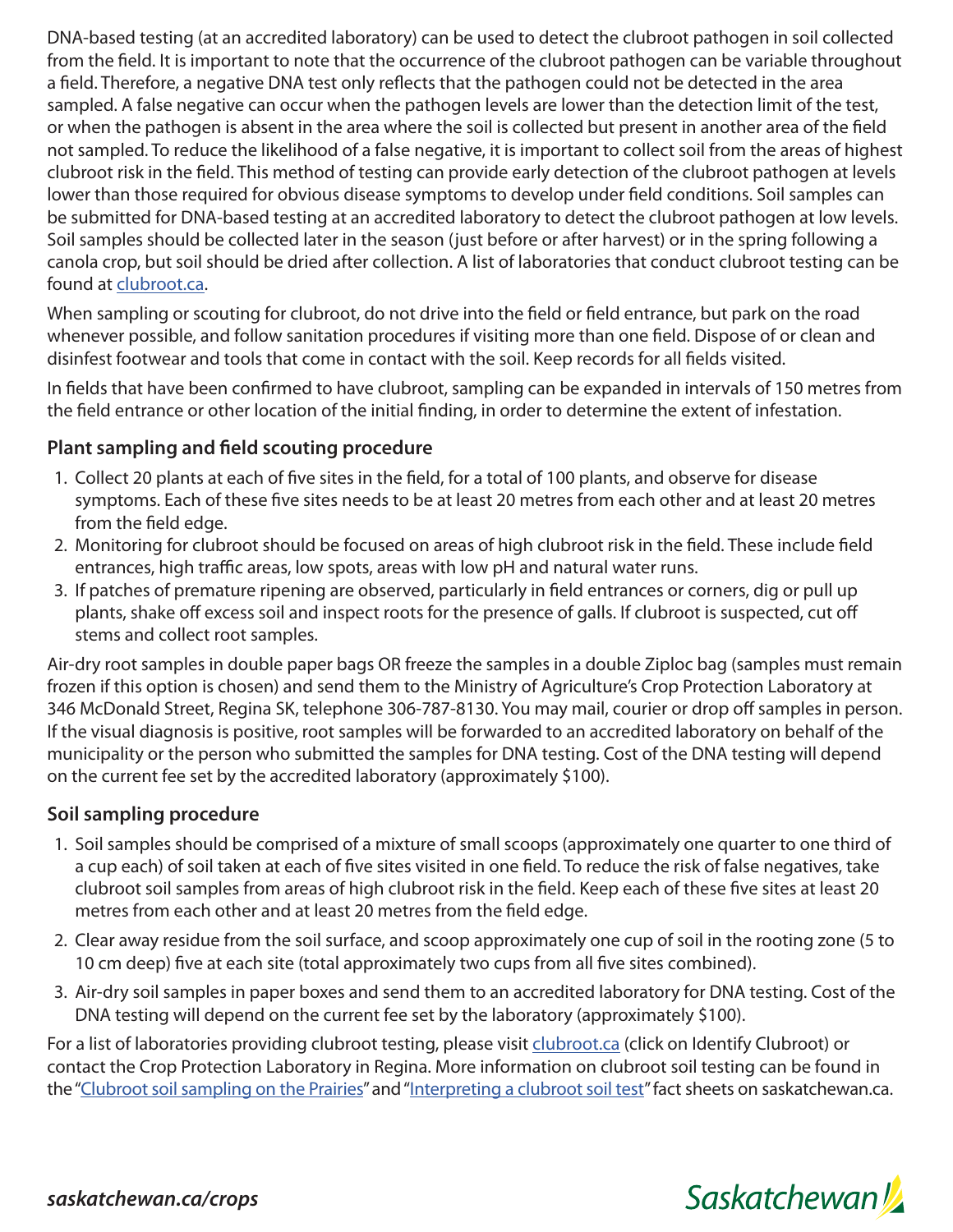## **Responsibilities**

### **Saskatchewan Ministry of Agriculture**

- Co-ordinate efforts to monitor crops in the province for clubroot.
- Compile and distribute the Saskatchewan Clubroot Management Plan.
- Manage legislation and regulations pertaining to clubroot as a declared pest.
- Extend clubroot education to the agriculture industry and the general public, as well as provide information to the oil and gas industries, environmental companies, landscaping companies, equipment dealers and auction companies and custom applicators, seeders, and harvesters.
- If clubroot is confirmed through disease surveys or reported to the ministry by an individual or company, the ministry will first assess whether the report satisfies the requirements of clubroot confirmation. The specific locations confirmed to have clubroot and/or the clubroot pathogen will be reported to the RM where the field is located if the RM has a clubroot-specific bylaw enacted. The ministry will work with the RM, the division Plant Health Officer, and the producer and/or landowner to develop a clubroot management plan that is effective in minimizing the spread of the pathogen to neighboring fields and the severity of clubroot in the infected field(s).
- If the RM where the clubroot-infested field is located does not have a clubroot-specific bylaw enacted, the specific location of the field will not be shared with the RM.
- The ministry will ensure the grower(s) are informed they have clubroot (if they are not already aware), and are provided copies of the Saskatchewan Clubroot Management Plan, Clubroot Factsheet and information on The Pest Control Act, and advise them what the next steps will be by the ministry, Saskatchewan Canola Development Commission (SaskCanola) and RM.
- The ministry can assist growers in the development of a clubroot management plan for their farm.

### **Producers and Producer Groups**

- Scout canola crops for clubroot symptoms and implement best management practices that adhere to the Saskatchewan Clubroot Management Plan.
- Producer groups including SaskCanola, the Saskatchewan Mustard Development Commission, the Saskatchewan Vegetable Growers Association and the Saskatchewan Seed Potato Growers' Association assist in educating Saskatchewan producers about clubroot prevention and management.
- If clubroot is confirmed, SaskCanola will be informed through the Saskatchewan Clubroot Initiative and may provide a news release following grower notification. The news release will disclose the general area of the clubroot finding, but not the specific area. The RM will determine how and when more specific information will become public information.

## **Saskatchewan Association of Rural Municipalities (SARM) and RMs**

- Help educate Saskatchewan producers about clubroot prevention and management.
- RMs have the authority under The Pest Control Act to undertake prevention and enforcement measures related to the spread and control of clubroot disease.
- If clubroot is confirmed, SARM (through the Saskatchewan Clubroot Initiative) and the affected RM will be notified.
- The ministry will work with the RM and Plant Health Officers through the [Plant Health Network](https://sarm.ca/programs/administered-programs/ag-programs/cap-phn) to develop a consistent clubroot strategy and management plan, in reference to any relevant bylaws, extension materials and clubroot policies provided by SARM.

## **Agricultural Retail Industry**

- Help educate the Saskatchewan agriculture industry about clubroot.
- Take measures such as equipment cleaning to prevent the introduction and minimize the spread of clubroot from infested areas.

*saskatchewan.ca/crops*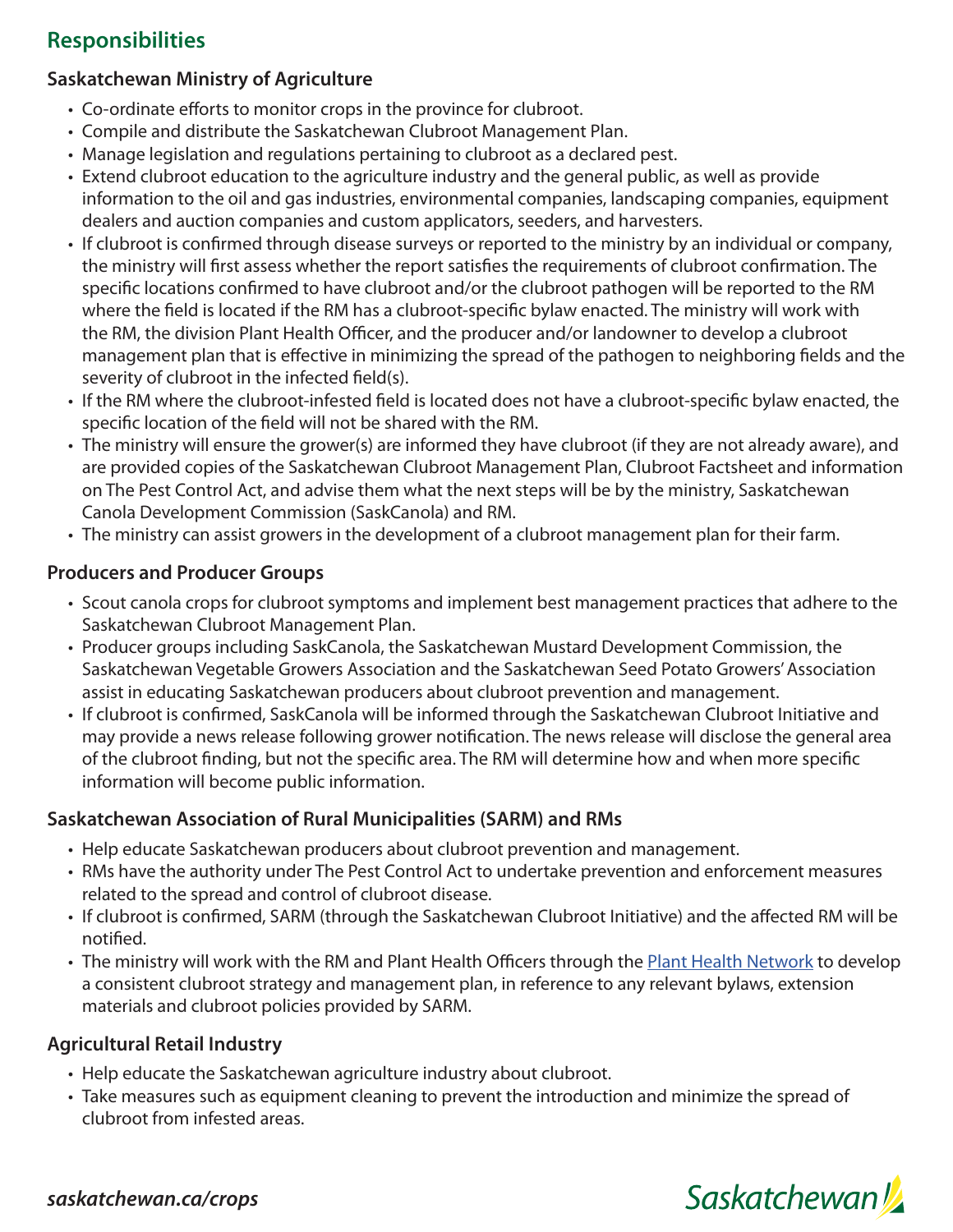#### **Equipment Dealers, Auctioneers and Custom Applicators**

- Help educate those purchasing equipment from infested areas (destined for Saskatchewan), as well as the custom application, seeding and harvesting industries about clubroot.
- Take measures such as equipment cleaning to prevent the introduction and minimize the spread of clubroot from infested areas.

#### **Oilfield, Gas, Road Construction and Other Companies Operating on Agricultural Land**

- Help educate the Saskatchewan oil, gas and other field operators about clubroot.
- Take measures such as equipment cleaning to prevent the introduction and minimize the spread of clubroot from infested areas.

#### **Saskatchewan Clubroot Initiative**

- Provide a forum to represent the interests and views of Saskatchewan's agricultural research and production sectors, producer and other industry groups and municipal government regarding the management of clubroot.
- Provide consultation in the development of the Saskatchewan Clubroot Management Plan as well as evaluation and revision of the recommendations as required.
- Help educate the Saskatchewan agriculture, equipment, oil, gas and other industries about clubroot and the economic and agronomic impacts the disease poses.
- The Saskatchewan Clubroot Initiative will be informed of the general location of all confirmed clubroot findings and will determine what extension materials should be developed to inform Saskatchewan producers of the clubroot situation in Saskatchewan.

#### **Researchers and Funding Agencies**

• Researchers should familiarize themselves with the Recommendations for Managing Risks Associated with Clubroot Research in Saskatchewan and use them to develop suitable measures for their unique research situation. Funding agencies should also be aware of these recommendations and may wish to consider the importance of containment protocols in research proposals when considering supporting clubroot projects in Saskatchewan. For a copy of these guidelines, contact B. Ziesman.

### **Saskatchewan Clubroot Initiative**

The Saskatchewan Clubroot Initiative was developed as part of a provincial clubroot management plan to promote awareness and identify priorities for clubroot prevention and management. The membership includes representatives from the Saskatchewan Ministry of Agriculture, Saskatchewan Crop Insurance Corporation (SCIC), Saskatchewan Canola Development Commission (SaskCanola), SARM, Agricultural Producers Association of Saskatchewan (APAS), Canola Council of Canada, Agriculture and Agri-Food Canada (AAFC), crown corporations and Industry organizations.

Regular communication with and representation to the Saskatchewan Clubroot Initiative also includes Saskatchewan Ministry of Highways, Saskatchewan Ministry of Energy and Resources, Saskatchewan Auctioneers Association, Canadian Association of Agri-Retailers, and private labs and agriculture companies. If you would like to participate in the Saskatchewan Clubroot Initiative, please contact the Saskatchewan Clubroot Initiative Chair.

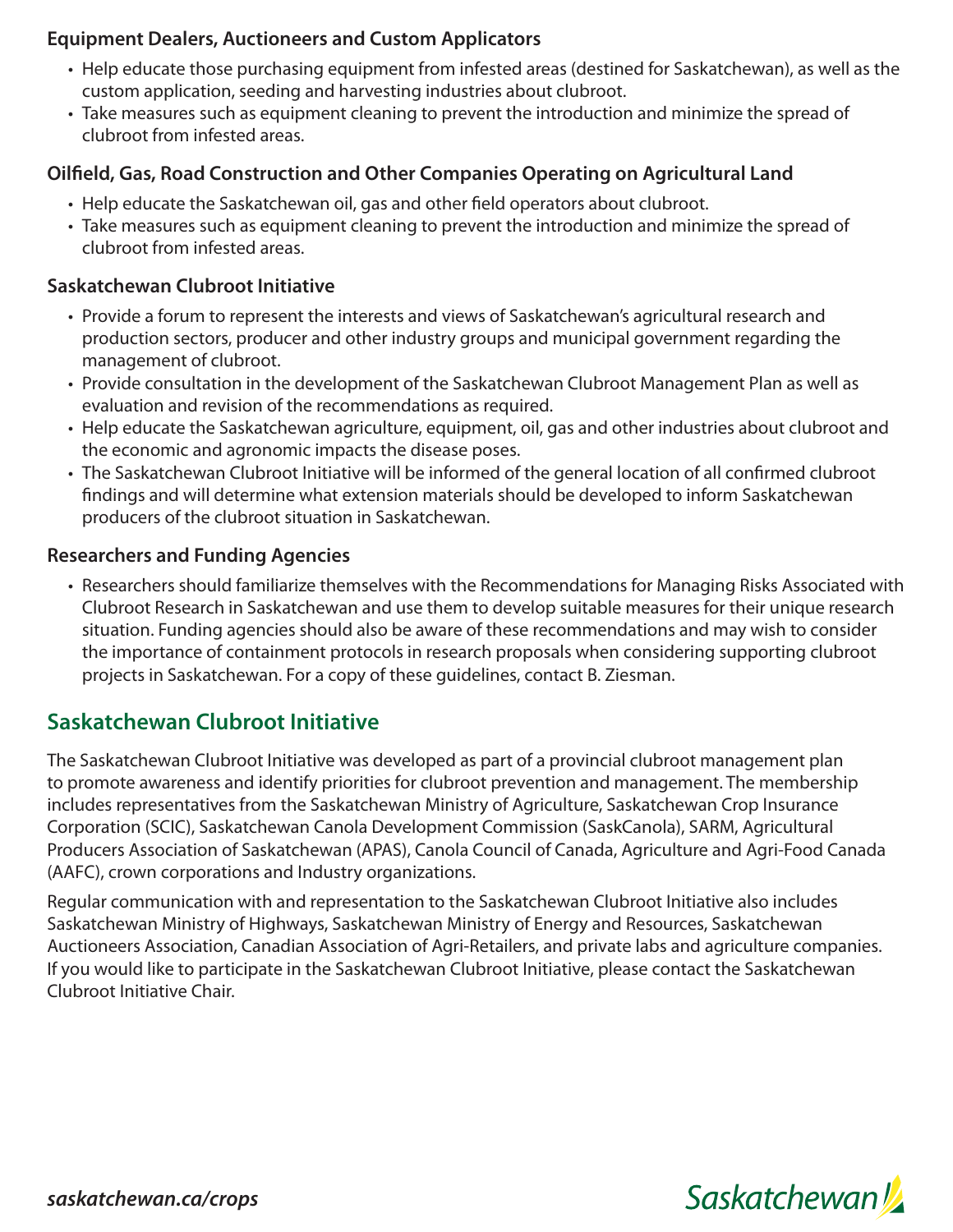| <b>Barb Ziesman (Chair)</b>                                                                            | <b>Erin Campbell (Secretary)</b>                                                                          | <b>Cory Jacob</b>                                                                                            |
|--------------------------------------------------------------------------------------------------------|-----------------------------------------------------------------------------------------------------------|--------------------------------------------------------------------------------------------------------------|
| Saskatchewan Ministry of                                                                               | Saskatchewan Ministry of                                                                                  | Saskatchewan Ministry of                                                                                     |
| Agriculture                                                                                            | Agriculture                                                                                               | Agriculture                                                                                                  |
| barbara.ziesman@gov.sk.ca                                                                              | erin.campbell@gov.sk.ca                                                                                   | cory.jacob@gov.sk.ca                                                                                         |
| <b>Connie Achtymichuk</b>                                                                              | <b>Carter Peru</b>                                                                                        | <b>Regional Crops Extension</b>                                                                              |
| Saskatchewan Ministry of                                                                               | Saskatchewan Ministry of                                                                                  | <b>Specialists</b>                                                                                           |
| Agriculture                                                                                            | Agriculture                                                                                               | Saskatchewan Ministry of                                                                                     |
| connie.achtymichuk@gov.sk.ca                                                                           | carter.peru@gov.sk.ca                                                                                     | Agriculture                                                                                                  |
| <b>Laurel Feltin</b><br>Saskatchewan Association of Rural<br><b>Municipalities</b><br>lfeltin@sarm.ca  | <b>Clint Jurke</b><br>Canola Council of Canada<br>jurkec@canolacouncil.org                                | <b>Shawn Senko</b><br><b>Canola Council of Canada</b><br>senkos@canolacouncil.org                            |
| <b>Gary Peng</b>                                                                                       | <b>Bruce Gossen</b>                                                                                       | <b>Greg Hern</b>                                                                                             |
| Agriculture and Agri-Food Canada                                                                       | Agriculture and Agri-Food Canada                                                                          | SaskTel                                                                                                      |
| gary.peng@agr.gc.ca                                                                                    | bruce.gossen@agr.gc.ca                                                                                    | greg.hern@sasktel.com                                                                                        |
| Doug Heath                                                                                             | <b>Tara Sample</b>                                                                                        | <b>Tracy Broughton</b>                                                                                       |
| SaskCanola                                                                                             | SaskEnergy                                                                                                | SaskCanola                                                                                                   |
| dheath@saskcanola.com                                                                                  | tsample@saskenergy.com                                                                                    | tbroughton@saskcanola.com                                                                                    |
| <b>Ethan Sawchuk</b><br>SaskPower<br>esawchuk@saskpower.com                                            | <b>Garth Burns</b><br><b>Agricultural Producers Association</b><br>of Saskatchewan<br>gdburns@yourlink.ca | <b>Richard Boulding</b><br><b>Agricultural Producers Association</b><br>of Saskatchewan<br>rboulding@apas.ca |
| Dan O'Neill<br>Enbridge Pipelines Inc.<br>dan.oneill@enbridge.com                                      | <b>Sandy Junek</b><br><b>Discovery Seed Labs</b><br>sjunek@seedtesting.com                                | <b>Dale Knouse</b><br>Saskatchewan Crop Insurance<br>Corporation (SCIC)<br>dale.knouse@scic.gov.sk.ca        |
| <b>Melissa Higgins</b><br>Saskatchewan Crop Insurance<br>Corporation (SCIC)<br>melissa.higgins@scic.ca |                                                                                                           |                                                                                                              |

For more information on clubroot, please visit [clubroot.ca](https://www.canolacouncil.org/canola-encyclopedia/diseases/clubroot/) or the Saskatchewan Ministry of Agriculture's website at [saskatchewan.ca/crops](https://www.saskatchewan.ca/crops#utm_campaign=q2_2015&utm_medium=short&utm_source=%2Fcrops), or contact the Agriculture Knowledge Centre general inquiry line toll-free at 1-866-457-2377 or email [aginfo@gov.sk.ca](mailto:aginfo@gov.sk.ca).